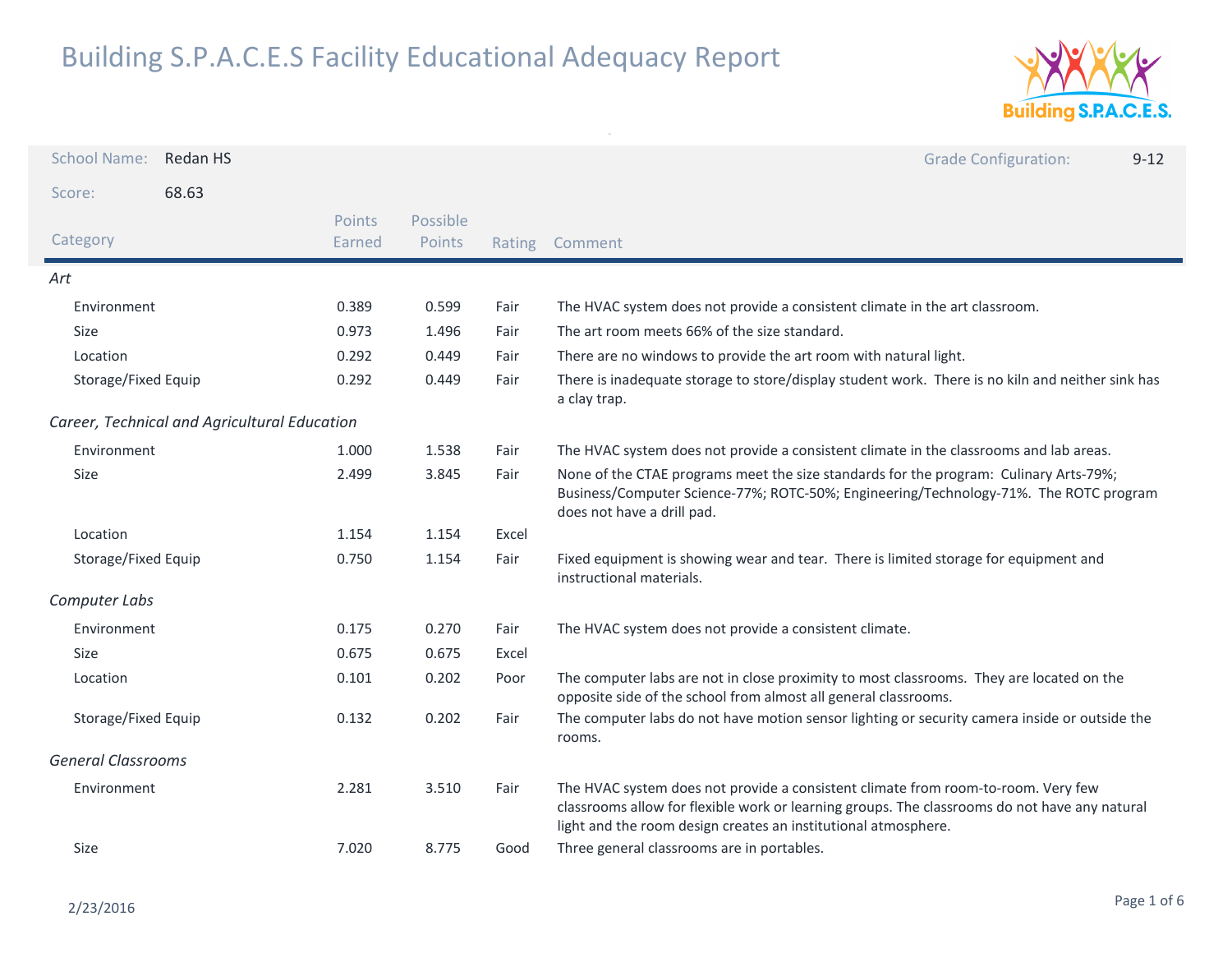

| <b>School Name:</b>                 | Redan HS |                  |                    |        | <b>Grade Configuration:</b><br>$9 - 12$                                                                                                                                                                  |
|-------------------------------------|----------|------------------|--------------------|--------|----------------------------------------------------------------------------------------------------------------------------------------------------------------------------------------------------------|
| Score:                              | 68.63    |                  |                    |        |                                                                                                                                                                                                          |
| Category                            |          | Points<br>Earned | Possible<br>Points | Rating | Comment                                                                                                                                                                                                  |
| <b>General Classrooms</b>           |          |                  |                    |        |                                                                                                                                                                                                          |
| Location                            |          | 1.711            | 2.632              | Fair   | Three general classrooms are located in portables. A social studies class is located in a room that<br>has a tiered seating making desk placement and movement in room awkward and a safety issue.       |
| Storage/Fixed Equip                 |          | 1.711            | 2.632              | Fair   | The fixed equipment in the classrooms is showing wear and tear.                                                                                                                                          |
| <b>Instructional Resource Rooms</b> |          |                  |                    |        |                                                                                                                                                                                                          |
| Environment                         |          | 0.359            | 0.719              | Poor   | The HVAC does not provide a consistent climate. The classroom walls and fixed equipment are<br>showing significant wear and tear.                                                                        |
| Size                                |          | 1.797            | 1.797              | Excel  |                                                                                                                                                                                                          |
| Location                            |          | 0.431            | 0.539              | Good   |                                                                                                                                                                                                          |
| Storage/Fixed Equip                 |          | 0.350            | 0.539              | Fair   | The fixed equipment in this area is showing significant age.                                                                                                                                             |
| <b>Learning Environment</b>         |          |                  |                    |        |                                                                                                                                                                                                          |
| Learning Style Variety              |          | 2.250            | 4.500              | Poor   | The building design and that of the classrooms do not provide for flexible learning spaces.                                                                                                              |
| <b>Interior Environment</b>         |          | 0.900            | 1.800              | Poor   | The design of the school makes it difficult to move throughout the building. Most classrooms<br>have no natural light. The classroom walls and fixed equipment are showing significant wear and<br>tear. |
| <b>Exterior Environment</b>         |          | 0.000            | 1.350              | Unsat  | The school has no outdoor learning spaces or social gathering areas.                                                                                                                                     |
| Environment                         |          | 0.493            | 0.759              | Fair   | There is no natural light in the media center.                                                                                                                                                           |
| Media Center                        |          |                  |                    |        |                                                                                                                                                                                                          |
| <b>Size</b>                         |          | 1.233            | 1.897              | Fair   | The media center is approximately 64% of the size standard.                                                                                                                                              |
| Location                            |          | 0.455            | 0.569              | Good   |                                                                                                                                                                                                          |
| Storage/Fixed Equip                 |          | 0.370            | 0.569              | Fair   | The media center lacks adequate storage space. It is furnished with tall bookcases that are<br>arranged in rows in one end of the area.                                                                  |
| Music                               |          |                  |                    |        |                                                                                                                                                                                                          |
| Environment                         |          | 0.267            | 0.534              | Poor   | Both band and chorus are in rooms that do not support program instruction. The walls have no<br>wall coverings and the acoustics are poor. The HVAC does not provide a consistent climate.               |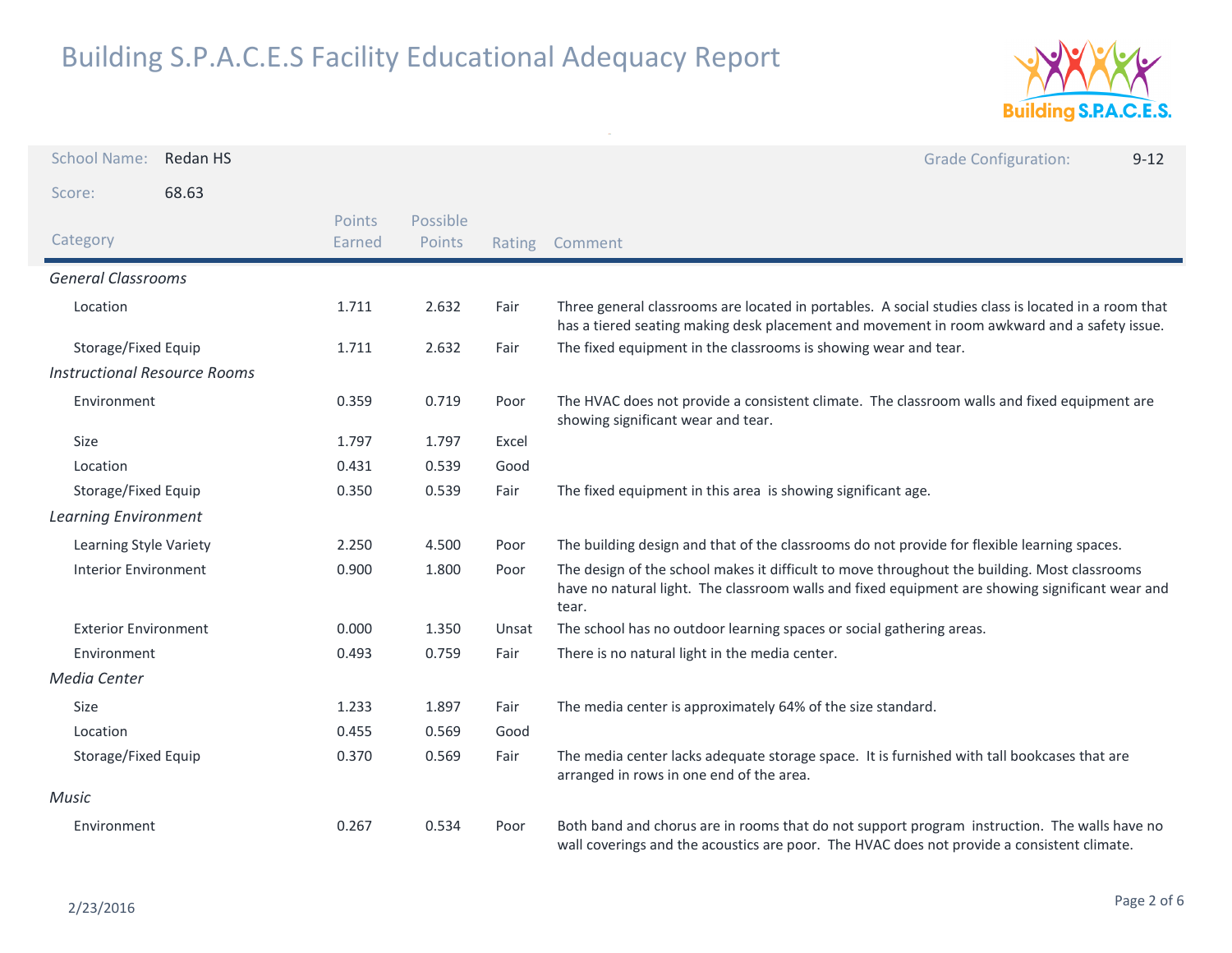

| <b>School Name:</b>       | Redan HS |                  |                    |        | <b>Grade Configuration:</b><br>$9 - 12$                                                                                                                                                         |
|---------------------------|----------|------------------|--------------------|--------|-------------------------------------------------------------------------------------------------------------------------------------------------------------------------------------------------|
| Score:                    | 68.63    |                  |                    |        |                                                                                                                                                                                                 |
| Category                  |          | Points<br>Earned | Possible<br>Points | Rating | Comment                                                                                                                                                                                         |
| <b>Music</b>              |          |                  |                    |        |                                                                                                                                                                                                 |
| Size                      |          | 1.069            | 1.336              | Good   | The band room exceeds the size standard but the chorus class is in a room that is only 80% of the<br>size standard.                                                                             |
| Location                  |          | 0.200            | 0.401              | Poor   | The sounds from the chorus room are easily heard in the general classrooms in its immediate<br>vicinity.                                                                                        |
| Storage/Fixed Equip       |          | 0.200            | 0.401              | Poor   | There is inadequate storage for the chorus program. The band room does not have a conducting<br>podium or practice rooms.                                                                       |
| Performing Arts           |          |                  |                    |        |                                                                                                                                                                                                 |
| Environment               |          | 0.231            | 0.289              | Good   | The HVAC system does not provide the auditorium with a consistent climate. The stage is ADA<br>accessible.                                                                                      |
| Size                      |          | 0.361            | 0.721              | Poor   | There are only two performing arts spaces, a stage and a drama classroom. The drama<br>classroom meets 74% of the size standard.                                                                |
| Location                  |          | 0.173            | 0.216              | Good   |                                                                                                                                                                                                 |
| Storage/Fixed Equip       |          | 0.141            | 0.216              | Fair   | There is insufficient storage and the wood flooring is aged.                                                                                                                                    |
| <b>Physical Education</b> |          |                  |                    |        |                                                                                                                                                                                                 |
| Environment               |          | 1.404            | 2.160              | Fair   | The HVAC system does not provide a consistent climate. There is insufficient ventilation in the<br>locker rooms.                                                                                |
| <b>Size</b>               |          | 3.510            | 5.400              | Fair   | The gymnasium does not meet the size standard.                                                                                                                                                  |
| Location                  |          | 1.053            | 1.620              | Fair   | The weight room and the wrestling room are located on the second floor with no ADA<br>accessibility. The location also makes supervision difficult.                                             |
| Storage/Fixed Equip       |          | 1.053            | 1.620              | Fair   | There is no safety padding behind the backboards. There is not enough storage space to<br>accommodate the physical education equipment as well as the equipment of the various sports<br>teams. |
| <b>Science</b>            |          |                  |                    |        |                                                                                                                                                                                                 |
| Environment               |          | 0.373            | 0.747              | Poor   | The science classrooms have no natural light. The HVAC system does not provide a consistent<br>climate. All the classroom walls and furnishings are showing significant wear and tear.          |
| <b>Size</b>               |          | 1.214            | 1.867              | Fair   | Three of the seven science classrooms fall below the size standard.                                                                                                                             |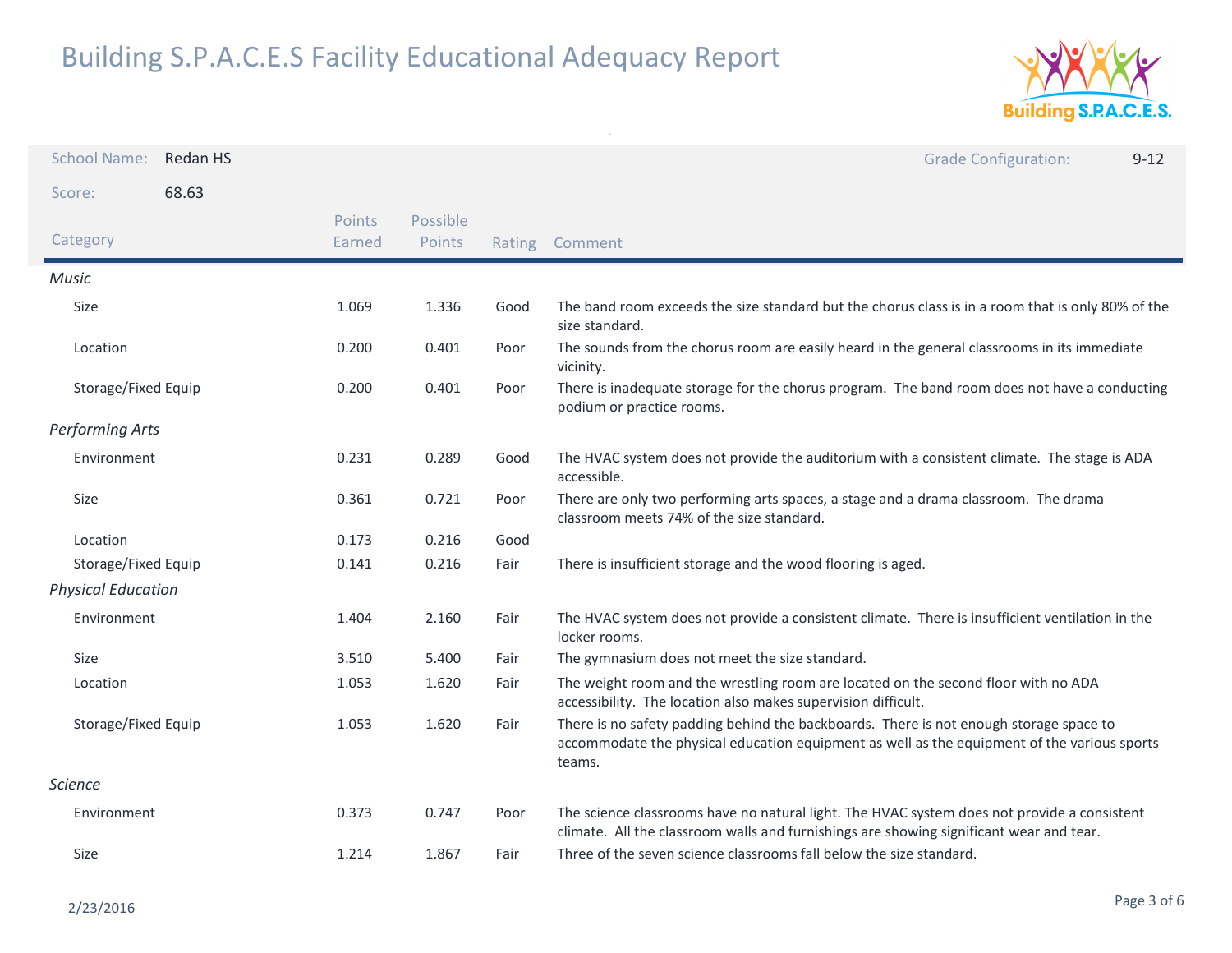

| <b>School Name:</b>             | <b>Redan HS</b>                  |                         |                    |        | <b>Grade Configuration:</b><br>$9 - 12$                                                                                                                                                                                                                                                                                                                                       |
|---------------------------------|----------------------------------|-------------------------|--------------------|--------|-------------------------------------------------------------------------------------------------------------------------------------------------------------------------------------------------------------------------------------------------------------------------------------------------------------------------------------------------------------------------------|
| Score:                          | 68.63                            |                         |                    |        |                                                                                                                                                                                                                                                                                                                                                                               |
| Category                        |                                  | <b>Points</b><br>Earned | Possible<br>Points | Rating | Comment                                                                                                                                                                                                                                                                                                                                                                       |
| <b>Science</b>                  |                                  |                         |                    |        |                                                                                                                                                                                                                                                                                                                                                                               |
| Location                        |                                  | 0.448                   | 0.560              | Good   | The science classrooms have no access to outdoor patios.                                                                                                                                                                                                                                                                                                                      |
| Storage/Fixed Equip             |                                  | 0.364                   | 0.560              | Fair   | The fixed equipment is showing significant wear and tear.                                                                                                                                                                                                                                                                                                                     |
|                                 | Self-Contained Special Education |                         |                    |        |                                                                                                                                                                                                                                                                                                                                                                               |
| Environment                     |                                  | 0.240                   | 0.479              | Poor   | The HVAC system does not provide a consistent climate in the special education self-contained<br>classrooms. The configuration of the rooms does not support flexible work or learning groups<br>needed to accommodate the needs of the students. The classrooms do not have any natural<br>light. The classroom walls and furnishings are showing significant wear and tear. |
| Size                            |                                  | 0.599                   | 1.198              | Poor   | The self-contained special education rooms share a family living center area of approximately<br>250 square feet, approximately 21% of size standard. The classroom area is approximately 75%<br>of the size standard.                                                                                                                                                        |
| Location                        |                                  | 0.288                   | 0.359              | Good   |                                                                                                                                                                                                                                                                                                                                                                               |
| Storage/Fixed Equip             |                                  | 0.180                   | 0.359              | Poor   | There is insufficient storage for materials. The family living center has no island with countertop<br>space. The fixed equipment in this area and the classroom is showing significant age.                                                                                                                                                                                  |
| <b>Non-Instructional Spaces</b> |                                  |                         |                    |        |                                                                                                                                                                                                                                                                                                                                                                               |
| Administration                  |                                  | 1.527                   | 2.349              | Fair   | The administration area does not have space for small group meetings. The walls and fixed<br>equipment are showing wear and tear.                                                                                                                                                                                                                                             |
| Cafeteria                       |                                  | 2.880                   | 3.600              | Good   |                                                                                                                                                                                                                                                                                                                                                                               |
| Food Service and Prep           |                                  | 3.676                   | 4.595              | Good   | This is a newly renovated area. The back door is not 60" wide, and it does not have a peep hole.<br>Deliveries must come down a narrow hallway and make a sharp turn to the storage areas.                                                                                                                                                                                    |
| Clinic                          |                                  | 0.000                   | 0.214              | Unsat  | Redan High School does not have a clinic.                                                                                                                                                                                                                                                                                                                                     |
| Counseling                      |                                  | 0.545                   | 0.681              | Good   |                                                                                                                                                                                                                                                                                                                                                                               |
|                                 | <b>Custodial and Maintenance</b> | 0.360                   | 0.450              | Good   |                                                                                                                                                                                                                                                                                                                                                                               |
| <b>Student Restrooms</b>        |                                  | 0.411                   | 0.821              | Poor   | The restrooms have poor ventilation, and they do not have hot water. The walls and fixtures are<br>significantly aged and some are damaged. There are no partitions between the urinals.                                                                                                                                                                                      |
|                                 | Faculty Work Space and Toilets   | 0.513                   | 0.641              | Good   |                                                                                                                                                                                                                                                                                                                                                                               |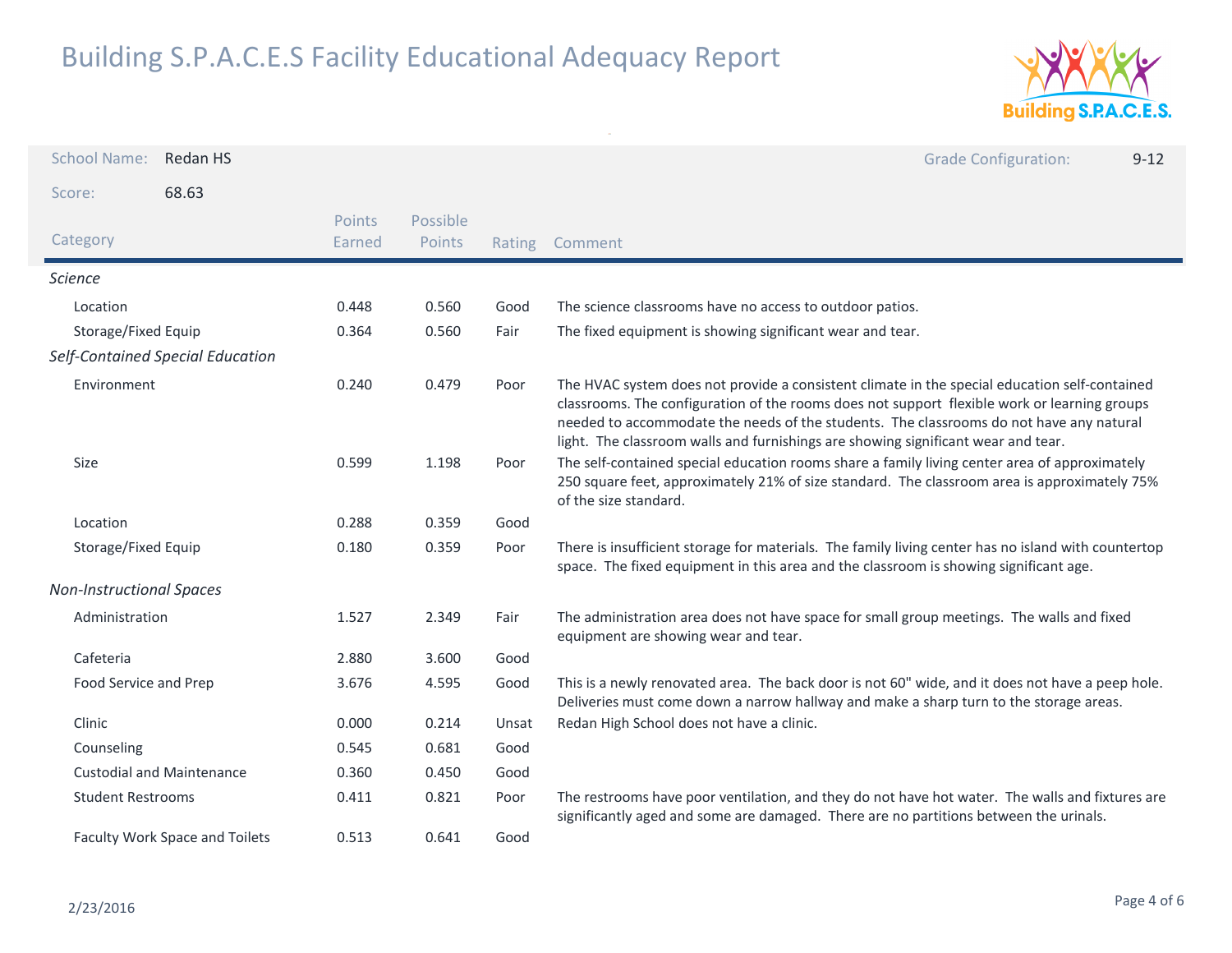

| <b>School Name:</b>                   | Redan HS                   |                  |                    |      | <b>Grade Configuration:</b><br>$9 - 12$                                                                                                                                                                                                                                                                    |
|---------------------------------------|----------------------------|------------------|--------------------|------|------------------------------------------------------------------------------------------------------------------------------------------------------------------------------------------------------------------------------------------------------------------------------------------------------------|
| Score:                                | 68.63                      |                  |                    |      |                                                                                                                                                                                                                                                                                                            |
| Category                              |                            | Points<br>Earned | Possible<br>Points |      | Rating Comment                                                                                                                                                                                                                                                                                             |
| <b>Outside Spaces</b>                 |                            |                  |                    |      |                                                                                                                                                                                                                                                                                                            |
| Vehicular Traffic                     |                            | 0.720            | 0.900              | Good |                                                                                                                                                                                                                                                                                                            |
| <b>Pedestrian Traffic</b>             |                            | 0.706            | 0.882              | Good |                                                                                                                                                                                                                                                                                                            |
| Parking                               |                            | 1.518            | 1.897              | Good |                                                                                                                                                                                                                                                                                                            |
| <b>Athletic Fields and Facilities</b> |                            | 1.244            | 2.488              | Poor | The football practice/soccer field is not level. There are holes and dips in the terrain. The<br>outfield of the baseball and softball fields have the same issue. There is no restroom and no<br>lights at the fields.                                                                                    |
| Safety and Security                   |                            |                  |                    |      |                                                                                                                                                                                                                                                                                                            |
| Fencing                               |                            | 0.495            | 0.762              | Fair | There is fencing around part of the perimeter providing open access at multiple points. The<br>fencing is not 6 feet in height.                                                                                                                                                                            |
| Signage & Way Finding                 |                            | 0.585            | 0.900              | Fair | There are no signs inside the school to direct students or visitors to specific areas of the building.                                                                                                                                                                                                     |
| Ease of Supervision                   |                            | 1.755            | 2.700              | Fair | There is an upper and lower locker area for physical education students and student athletes.<br>Theses factors hinder supervision. There is inside and outside building perimeter camera<br>surveillance, but the viewing area is limited which leaves blind spots. There are two parking lot<br>cameras. |
| <b>Controlled Entrances</b>           |                            | 0.360            | 0.450              | Good |                                                                                                                                                                                                                                                                                                            |
| <b>Technology Readiness</b>           |                            |                  |                    |      |                                                                                                                                                                                                                                                                                                            |
| <b>IDF &amp; MDF Environment</b>      |                            | 1.500            | 1.500              | Good |                                                                                                                                                                                                                                                                                                            |
| <b>Electrical Power</b>               |                            | 1.000            | 1.000              | Good |                                                                                                                                                                                                                                                                                                            |
| Equity of Access, Wireless & Drops    |                            | 1.000            | 1.000              | Good |                                                                                                                                                                                                                                                                                                            |
| <b>LAN Connectivity</b>               |                            | 1.500            | 1.500              | Good |                                                                                                                                                                                                                                                                                                            |
| <b>WAN Backbone</b>                   |                            | 1.000            | 1.000              | Good |                                                                                                                                                                                                                                                                                                            |
| LAN-WAN Performance                   |                            | 0.670            | 1.000              | Fair | Access to the internet is not reliable throughout the building.                                                                                                                                                                                                                                            |
|                                       | Faculty & Staff Technology | 1.000            | 1.000              | Good |                                                                                                                                                                                                                                                                                                            |
| Laptop Carts                          |                            | 0.500            | 1.000              | Fair | There is not enough storage for carts and more power outlets are needed for charging the carts<br>in the existing storage areas.                                                                                                                                                                           |